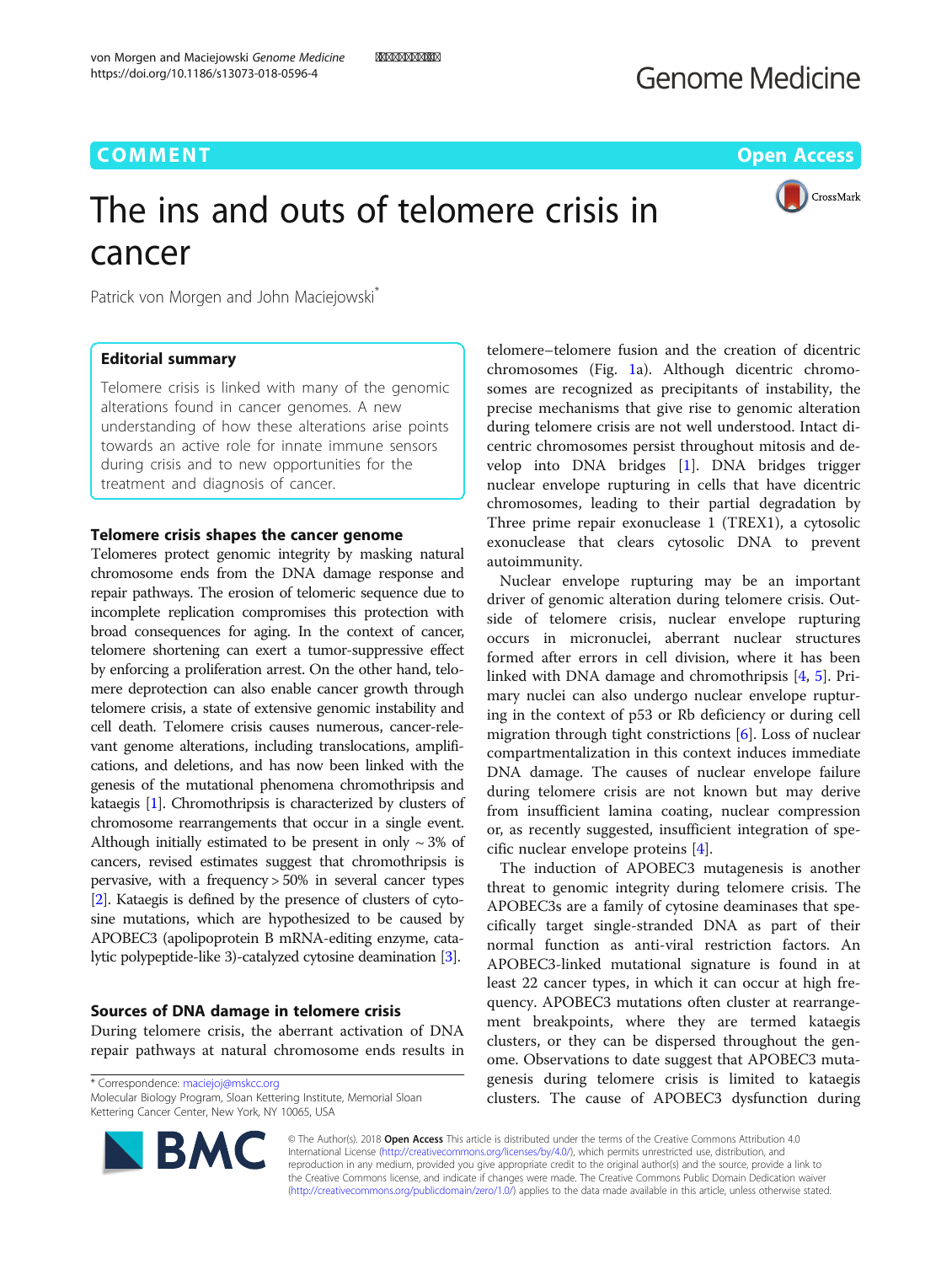<span id="page-1-0"></span>

crisis is not known but may be related to the observed accumulation of single-stranded DNA at DNA bridges [[1\]](#page-3-0). Likewise, the relationship between APOBEC3 mutagenesis and rearrangement breakpoints is not well-defined but may reflect an active role for APOBEC3-dependent deamination in triggering DNA double-strand breaks and consequent chromosome rearrangements.

It is likely that TREX1 is not the only cytosolic factor to engage genomic DNA during telomere crisis. Loss of function mutations in the Trex1 gene cause Aicardi-Goutières syndrome, which is characterized by elevated type I interferon levels and severe encephalitis. These symptoms have been linked with activation of the cyclic GMP-AMP synthase (cGAS)-stimulator of interferon genes (STING) cytosolic DNA-sensing pathway, which detects cytosolic DNA and triggers a wide-ranging, anti-viral response that includes the induction of type I interferons and other pro-inflammatory genes. The cGAS-STING pathway senses and responds to cytosolic DNA species that accumulate as a result of genomic instability by activating an IRF3- and NFκB-dependent pro-inflammatory, transcriptional response. This inflammatory response can induce senescence and even apoptosis and thus have pronounced effects on cancer cells. The full impact of this inflammatory response in a clinical setting is not known, but there is evidence that it can influence the efficacy of radio- and immunotherapies. We speculate that the cGAS-STING pathway promotes replicative senescence and limits escape from telomere crisis. In support of this view, cGAS, the DNA-sensing component of this pathway, has been previously observed at DNA bridges [\[7\]](#page-3-0).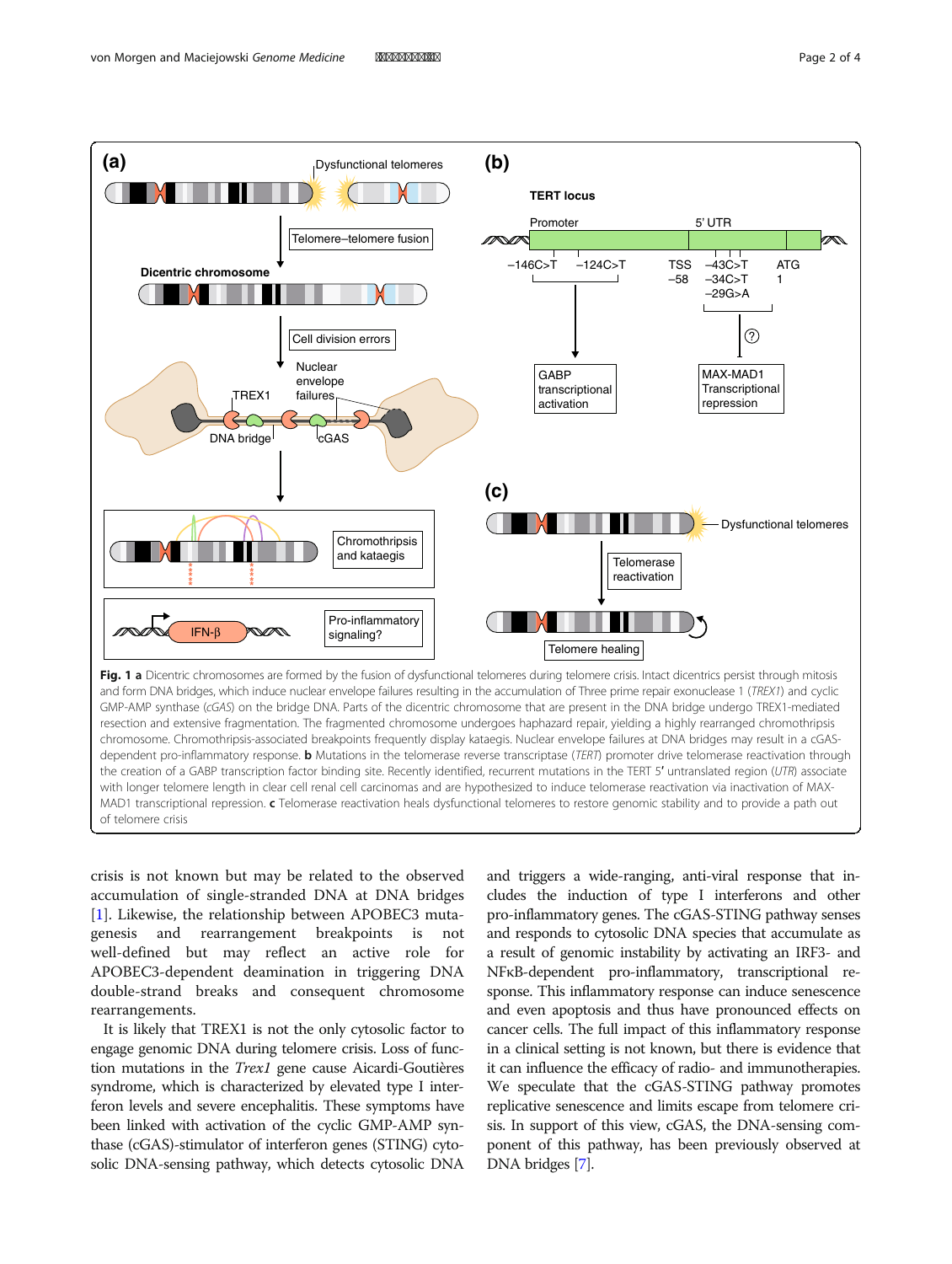### Telomerase activation: the path out of crisis

Genomic rearrangements that are induced during telomere crisis may contribute to carcinogenesis by driving genetic change, but these alterations cannot accumulate indefinitely because they would eventually inhibit cancer growth. Escape from telomere crisis requires re-activation of the telomerase reverse transcriptase (TERT), which is normally silenced during development. Telomerase can enable escape from telomere crisis by synthesizing telomeric repeats de novo at chromosome ends, thus healing shortened telomeres and restoring the capacity for DNA proliferation.

The identification of activating mutations in the TERT promoter point towards one major mechanism of telomerase reactivation. MSK-IMPACT, a large-scale clinical sequencing initiative, has identified these mutations as the most frequent non-coding mutations in cancer [\[8](#page-3-0)]. Despite this prevalence, TERT promoter mutations are not sufficient to prevent telomere attrition and the generation of critically short and unprotected telomeres [\[9](#page-3-0)]. Instead, TERT promoter mutations sustain cellular lifespan by healing only the shortest telomeres, but cannot indefinitely prevent telomere fusion and genomic instability. Exit from telomere crisis requires further telomerase upregulation.

A recent analysis of clear cell renal carcinomas has identified three additional frequently appearing mutations, which are independent of the highly recurrent TERT promoter mutations, in the TERT 5′ untranslated region [\[10](#page-3-0)] (Fig. [1](#page-1-0)b). The presence of these mutations significantly correlates with increased telomere length, suggesting that these mutated sites also lead to telomerase reactivation (Fig. [1c](#page-1-0)). All of the identified mutations are located in or near a predicted binding site for the MYC-MAX-MAD1 family of proteins. Although the precise consequence of these specific mutations is not known, it is tempting to speculate that they lead to telomerase expression through transcriptional activation.

#### Conclusions and future directions

Telomere crisis is associated with a nearly comprehensive list of genomic alterations. Progress in the field will require mechanistic work to determine the sources of DNA damage during crisis and how these sources contribute to distinct genomic consequences. The data point towards nuclear envelope rupturing as a significant mediator of instability during crisis. In the future, it will be interesting to determine whether the DNA damage that results from nuclear envelope rupturing at DNA bridges, micronuclei, and the nucleus occurs through distinct or similar mechanisms in each of these locations.

In addition to this hypothesized role in genomic rearrangement, nuclear envelope failure at DNA bridges may prove to be significant during telomere crisis as the result of its engagement of other components of the cGAS-STING signaling pathway in addition to TREX1. cGAS and STING have pivotal roles in cancer immunity and in the anti-tumor effects of immune checkpoint blockade. With this in mind, cGAS-STING activation by DNA bridges may promote cancer immunogenicity. We speculate that this pathway could boost the anti-tumor benefits of therapies targeting telomere maintenance. Future work will determine the extent of cGAS-STING activation during telomere crisis and how this activation impacts cell viability, escape from crisis, immune engagement, and potential therapies.

More studies will be required to identify additional mechanisms driving telomerase reactivation in cancer. Telomerase promoter mutations are not sufficient on their own to indefinitely delay replicative senescence and are proposed to work as part of an uncharacterized two-step mechanism [\[9\]](#page-3-0). Likewise, telomerase-activating mutations only explain a subset of the telomere maintenance strategies that are active in cancer. Activation of alternative lengthening of telomeres (ALT) plays a role in some cancers and is associated with the cytosolic localization of telomeric repeats and cGAS-STING activation [[11\]](#page-3-0). Therefore, characterizing the mechanism of telomere maintenance in a specific tumor could be important for predicting the course of disease and the potential benefits of treatments affecting telomere maintenance.

Collectively, these recent advances have set the stage for deep insights into how telomere crisis shapes the cancer genome and engages with cytosolic DNA-sensing pathways to alter the course of disease.

#### Abbreviations

APOBEC3: Apolipoprotein B mRNA-editing enzyme, catalytic polypeptide-like 3; cGAS: Cyclic GMP-AMP synthase; STING: Stimulator of interferon genes; TERT: Telomerase reverse transcriptase; TREX1: Three prime repair exonuclease 1

#### Acknowledgements

The authors thank the rest of the Maciejowski laboratory for critical reading of this manuscript.

#### Funding

JM is supported by grants from the National Cancer Institute (R00CA212290), an MSK Cancer Center Support Grant/Core Grant (P30 CA008748), the Black Family-MRA Team Science Award from the Melanoma Research Alliance, and the V Foundation for Cancer Research.

#### Authors' contributions

The authors collaboratively drafted and wrote the manuscript. Both authors read and approved the final manuscript.

#### Competing interests

The authors declare that they have no competing interests.

#### Publisher's Note

Springer Nature remains neutral with regard to jurisdictional claims in published maps and institutional affiliations.